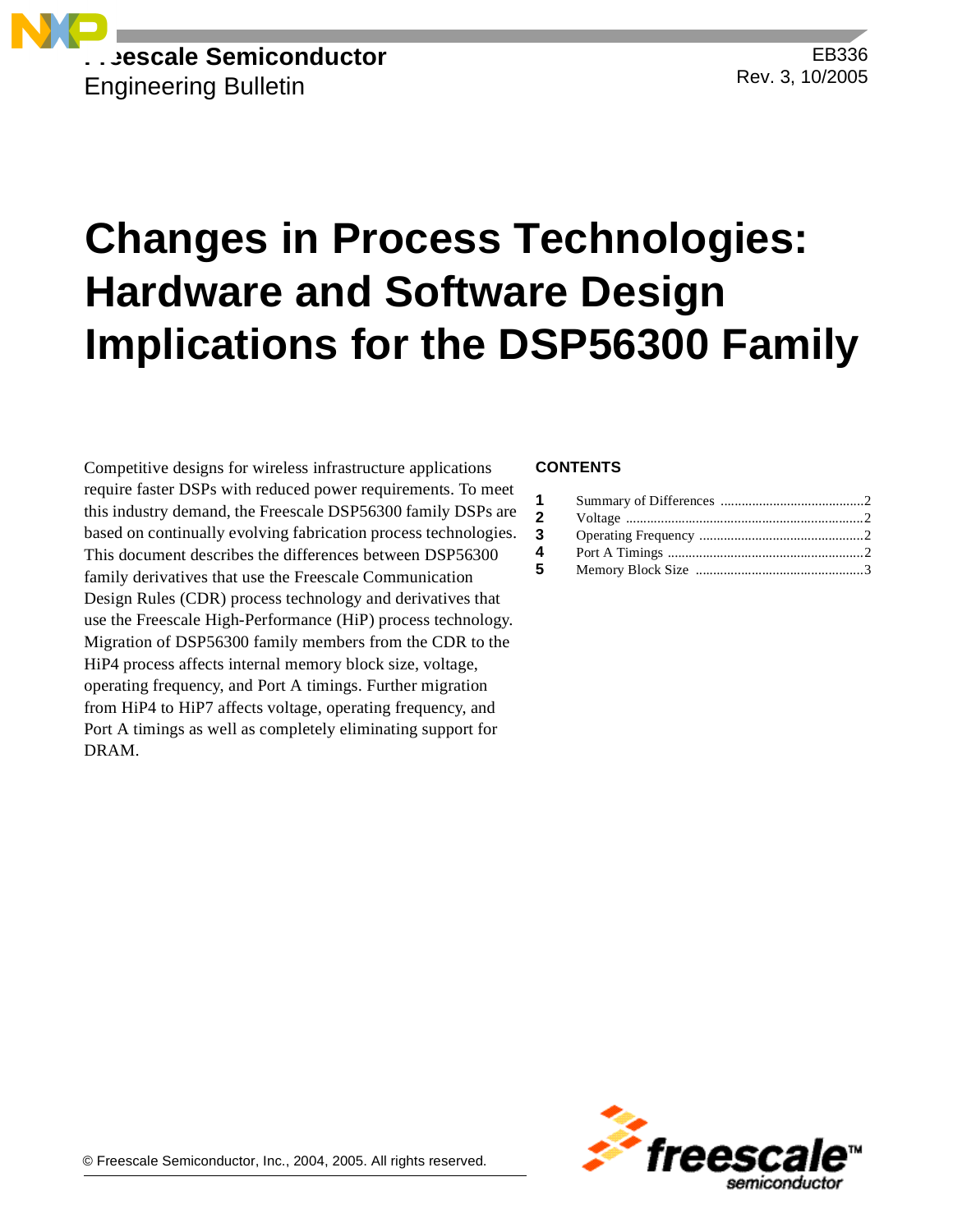

**Summary of Differences**

### **1 Summary of Differences**

**Table 1** summarizes the process-related differences presented in this document for DSP56300 family derivatives using the CDR and HiP4 process technologies and identifies related trends for future process technologies.

| <b>Feature</b>                  | <b>CDR</b>                 | HiP4                                                                       | HiP7                                                                       |
|---------------------------------|----------------------------|----------------------------------------------------------------------------|----------------------------------------------------------------------------|
| Voltage                         | $2.5V$ core<br>3.3 V I/O   | 1.8 V core<br>3.3 V I/O                                                    | 1.6 V core<br>3.3 V I/O                                                    |
| <b>Operating Frequency</b>      | 100 MHz maximum            | 160 MHz maximum                                                            | 275 MHz maximum                                                            |
| Port A Timings:                 |                            |                                                                            |                                                                            |
| <b>DRAM Access</b><br>٠         | Supported up to 100<br>MHz | Supported up to 100<br>MHz                                                 | Not supported                                                              |
| • SRAM Timings                  | Supported up to 100<br>MHz | Supported with added<br>wait states                                        | Supported with added<br>wait states                                        |
| • Synchronous<br>Timings        | Referenced to CLKOUT       | CLKOUT not supported                                                       | CLKOUT not supported                                                       |
| <b>Arbitration Timings</b><br>٠ | Referenced to CLKOUT       | CLKOUT not supported;<br>asynchronous bus<br>arbitration mode<br>supported | CLKOUT not supported;<br>asynchronous bus<br>arbitration mode<br>supported |
| • Address Trace<br>Mode         | Supported                  | Not supported                                                              | Not supported                                                              |
| Memory Block Size               | 256 x 24-bit words         | 1024 x 24-bit words                                                        | 1024 x 24-bit words                                                        |

**Table 1.** Differences between CDR, HiP4, and HiP7 Processes

#### **2 Voltage**

DSP56300 family members using the CDR2 process may have a power single power supply source operating at 3.3 V or a dual power system using a 2.5 V core supply and a 3.3 V I/O supply. All HiP4 and HiP7 devices have a split supply with 3.3 V I/O power as described in **Table 1** above.

## **3 Operating Frequency**

DSP56300 family derivatives that use the CDR process technology operate at a maximum frequency of 100 MHz. HiP4 derivatives operate at up to 160 MHz. HiP7 devices operate at up to 275 MHz.

### **4 Port A Timings**

Speed increases resulting from the application of new process technologies will affect all Port A timings as follows:

- *DRAM Access Support.* DRAM accesses are supported with DSP56300 family derivatives that use the CDR process technology at speeds up to 100 MHz. DRAM access is supported in HiP4 devices s up to 100 MHz. DRAM accessed is not supported by HiP7 process devices.
- *SRAM Timings*. SRAM accesses are supported with DSP56300 family derivatives that use the CDR process technology at speeds up to 100 MHz. HiP4 and HiP7 process DSP56300 family derivatives require additional wait states for SRAM access.

**Changes in Process Technologies: Hardware and Software Design Implications for the DSP56300 Family, Rev. 3**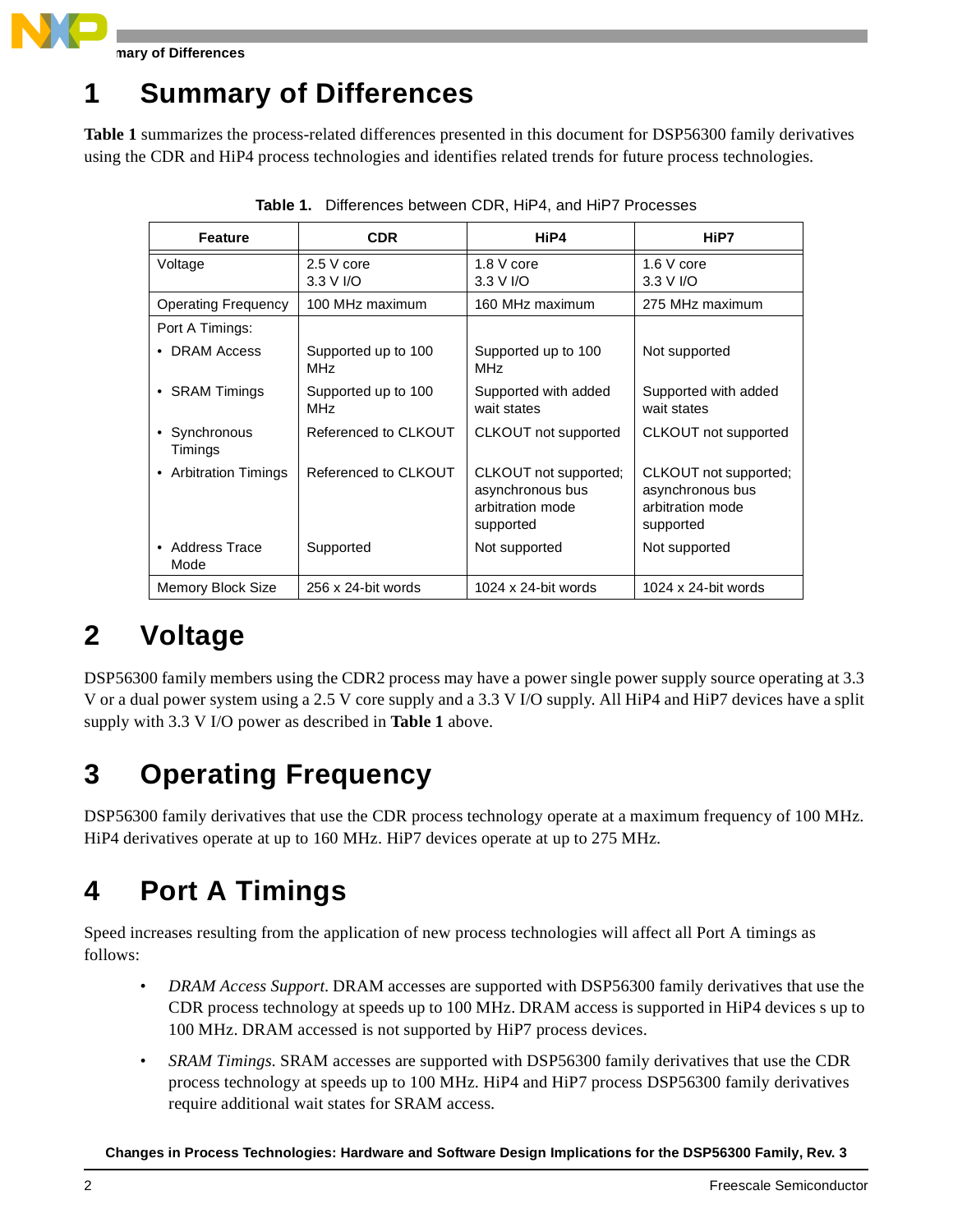

- *Synchronous Timings and Arbitration Timings*. DSP56300 family members that use the CDR process technology rely on CLKOUT as a reference signal for synchronous timings and arbitration timings. The CLKOUT output pin provides a 50 percent duty cycle output clock synchronized to the internal processor clock when the Phase Lock Loop (PLL) is enabled and locked. At speeds made possible by HiP4 and HiP7 process technologies, CLKOUT produces a low-amplitude waveform that is not usable externally by other devices. One alternative is the use of the Asynchronous Bus Arbitration mode enabled by the ABE bit in the Operating Mode Register (OMR[13]). When set, the ABE bit eliminates the setup and hold time requirements with respect to CLKOUT for  $\overline{BB}$  and  $\overline{BG}$ .
- *Address Trace Mod*e. Address Trace mode, when available and enabled by setting the ATE bit in the Operating Mode register of DSP56300 family derivatives that use the CDR process technology, allows users to determine the address of internal memory accesses. Specifically, when ATE is set, BCLK serves as a sampling signal and results in output of the memory access address on the address lines. In derivatives that use the HiP4 or HiP7 process, neither BCLK nor the Address Trace Mode are supported.

#### **5 Memory Block Size**

DSP56300 derivatives manufactured through the HiP4 or HiP7 process technology use an internal memory block size of  $1024 \times 24$ -bit words compared to 256 x 24-bit words used by CDR derivatives. This change in size affects DMA/core contention (and EFCOP/core contention for derivatives, such as the DSP56307, that have an enhanced filter coprocessor). In CDR derivatives, the internal RAM is divided into 256-word blocks. A situation of contention exists if the core and DMA access the same block of 256 words. If both the core and DMA access the same block, then the core always has priority, and the DMA is delayed until a free slot is available. If the core and DMA access different blocks, they do not interfere with one another; each continues to operate at its maximum speed. Memory block boundaries are located at 256 word addresses. This same situation applies to HiP4 or HiP7 derivatives, except that contention exists if the core and DMA access the same block of 1024 words. Memory block boundaries are located at 1 K word addresses. To avoid DMA/core contention, DMA and core accesses must address different 1024-word blocks. **Figure 1** shows two examples of core and DMA accesses to different 256 word blocks in the DSP56307 (no contention) and the resulting effect of these same accesses in a HiP4 or HiP7 derivative.



**Figure 1.** Memory Contention Scenarios

**Changes in Process Technologies: Hardware and Software Design Implications for the DSP56300 Family, Rev. 3**